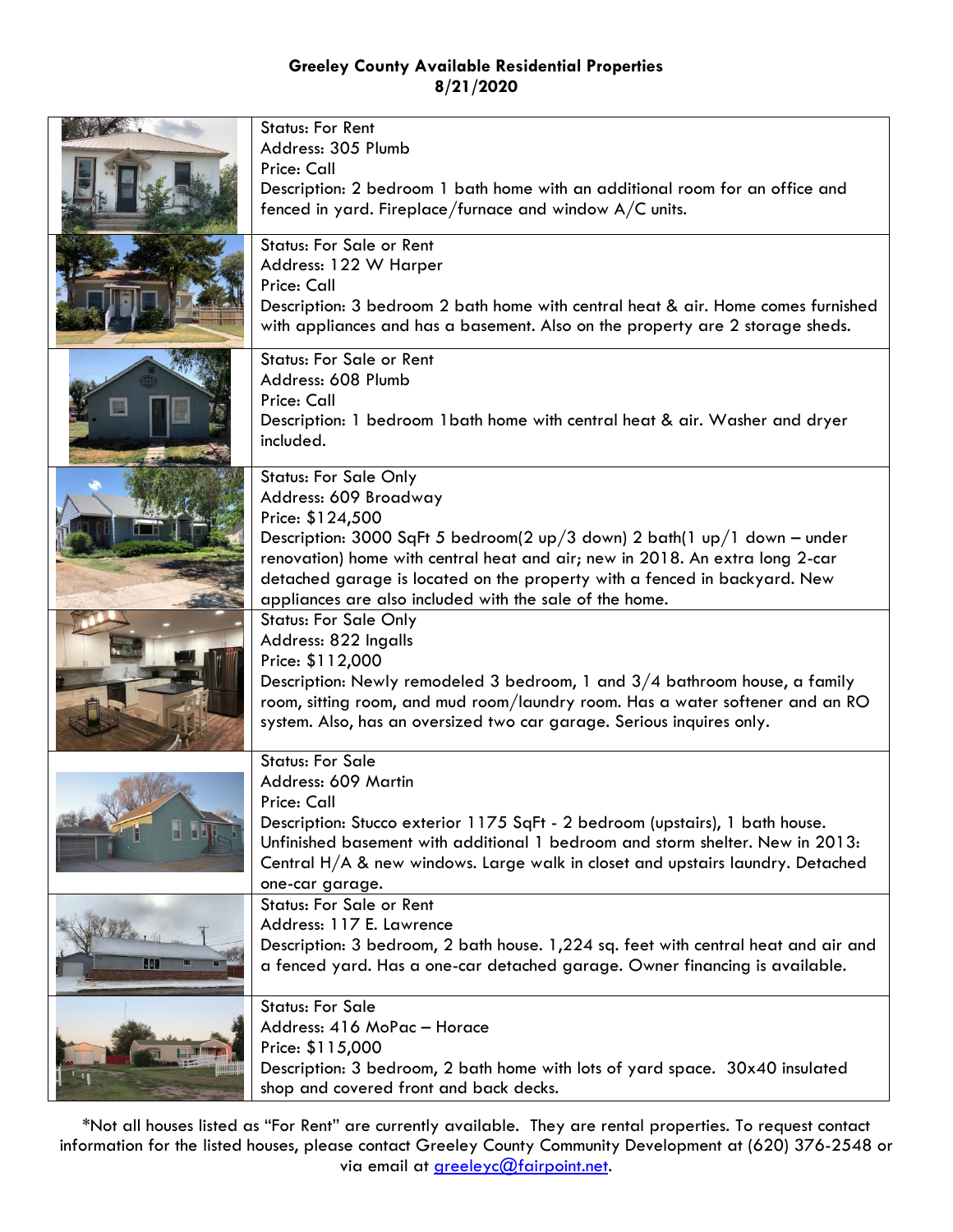|  | Status: For Sale - Serious Inquiries Only<br>Address: 317 E. Greeley<br>Price: \$65,000                                                                                                                                                                                                                                                                                                                                                                                            |
|--|------------------------------------------------------------------------------------------------------------------------------------------------------------------------------------------------------------------------------------------------------------------------------------------------------------------------------------------------------------------------------------------------------------------------------------------------------------------------------------|
|  | Description: 2 bedroom, 1 bath living room, dining room, kitchen, and storage room<br>upstairs. Two (2) rooms downstairs. All appliances and living room furniture<br>included. Central heat and air. Detached garage.                                                                                                                                                                                                                                                             |
|  | <b>Status: For Sale Only</b><br>Address: 114 Park Lane                                                                                                                                                                                                                                                                                                                                                                                                                             |
|  | Price: Call for information<br>Description: 4 bedrooms (2 up, 2 down), 3 bath (2 up, 1 down) 2,321 sq. foot brick<br>home with a finished basement and a three-car attached garage. Newly<br>remodeled open floor plan home with modern fixtures, a master bedroom and<br>bath with a spa tub, and an extra-large family room upstairs, TV and game room<br>in the basement. Features central heat and air (CHA), a sprinkler system, a tree-<br>lined back yard, on a corner lot. |
|  | <b>Status: For Sale or Rent</b><br>Address: 422 4th Street                                                                                                                                                                                                                                                                                                                                                                                                                         |
|  | Price: Call<br>Description: 3 bedroom, 1 bath house. CHA, fenced back yard and detached<br>garage                                                                                                                                                                                                                                                                                                                                                                                  |
|  | <b>Status: For Rent</b><br>Address: Francis St. near Ohio St.                                                                                                                                                                                                                                                                                                                                                                                                                      |
|  | Price: Call<br>Description: 2 bedroom trailer house in Horace.                                                                                                                                                                                                                                                                                                                                                                                                                     |
|  | <b>Status: For Sale Only</b><br>Address: 516 Second Street                                                                                                                                                                                                                                                                                                                                                                                                                         |
|  | Price: \$45,000 or best offer<br>Description: 3 bedroom, 1.5 bath home on 3 lots. Living room, dining room, kitchen.                                                                                                                                                                                                                                                                                                                                                               |
|  | Also, small front yard and detached garage.                                                                                                                                                                                                                                                                                                                                                                                                                                        |
|  | <b>Status: For Sale</b><br>Address: 515 Third Street                                                                                                                                                                                                                                                                                                                                                                                                                               |
|  | Price: Call                                                                                                                                                                                                                                                                                                                                                                                                                                                                        |
|  | Description: 3 bedroom, 2 bath house with an attached garage (long enough for 2<br>cars), CHA, fenced back yard, and no basement. Has a sprinkler system.                                                                                                                                                                                                                                                                                                                          |
|  | <b>Status: For Sale</b><br>Address: 713 4 <sup>th</sup> Street (MUST BE MOVED)                                                                                                                                                                                                                                                                                                                                                                                                     |
|  | Price: \$10,800                                                                                                                                                                                                                                                                                                                                                                                                                                                                    |
|  | Description: 2 bedroom, 1 bath single-wide trailer with washer, dryer, brand new<br>stove and brand new refrigerator. Has upgrades in the kitchen and a new heater.<br>Must be moved.                                                                                                                                                                                                                                                                                              |
|  |                                                                                                                                                                                                                                                                                                                                                                                                                                                                                    |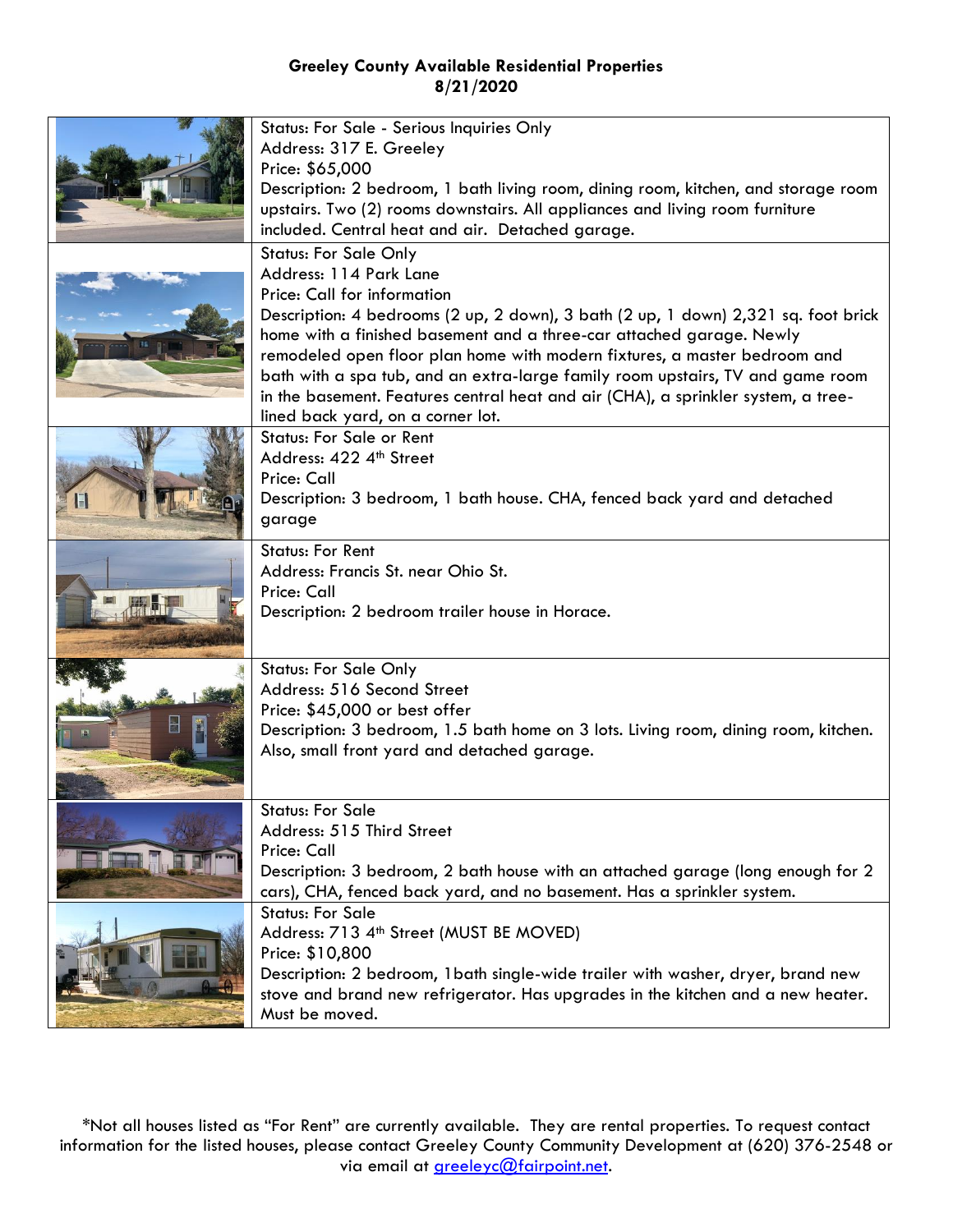| <b>Status: For Rent</b><br>Address: 624 Peters<br>Price: \$600/month<br>Description: 2 bedroom, 1 bath house located across from the high school, has new<br>cabinets in the kitchen and a basement.<br><b>Status: For Sale Only</b>                                                                                                                                                        |
|---------------------------------------------------------------------------------------------------------------------------------------------------------------------------------------------------------------------------------------------------------------------------------------------------------------------------------------------------------------------------------------------|
| Address: 519 Peters<br>Description: 2 bedroom, 1 bath home with basement. Big yard.                                                                                                                                                                                                                                                                                                         |
| <b>Status: For Sale</b><br>Address: 404 Fourth St<br>Description: 5 bedroom, 3 bath home. Has basement, CHA and a fenced yard.<br>Oversized garage.                                                                                                                                                                                                                                         |
| <b>Status: For Rent or Sale</b><br>Address: 318 Newton<br>Description: 3 bedroom, 2 bath mobile home, open living room, kitchen. Unattached<br>garage, fenced in yard.                                                                                                                                                                                                                      |
| <b>Status: For Sale</b><br>Address: 323 Martin<br>Price: Call<br>Description: 4 bdrm, 1 bath house (2 bedrooms up, 2 down) on 3 lots. Partially<br>fenced yard with a 1 car detached garage.                                                                                                                                                                                                |
| <b>Status: For Sale</b><br>Address: 216 Third<br>Price: \$50,000<br>Description: 5 bedroom, 2 bath home, CHA, carport, large fenced in yard                                                                                                                                                                                                                                                 |
| <b>Status: For Sale</b><br>Address: 305 N. Landis Avenue<br>Price: \$25,000<br>Description: 3 bedroom, 2 bath house on $1\frac{1}{2}$ lots in Horace. Approximately<br>1900+ square feet. It has a recent large addition to the west side of the house<br>plus a south side double inline carport. Recent new roof, all appliances included.<br>Could be easily adapted for wheelchair use. |
| <b>Status: For Sale</b><br>Price: \$92,500 negotiable<br>Address: 710 Ohio Street, Horace<br>Description: 3 bedroom, 2 bath, 28x44 double-wide, 3 years old. Located on 12<br>lots (North end of Horace). Detached 18x21 garage, CHA. 10x16 outbuilding.                                                                                                                                    |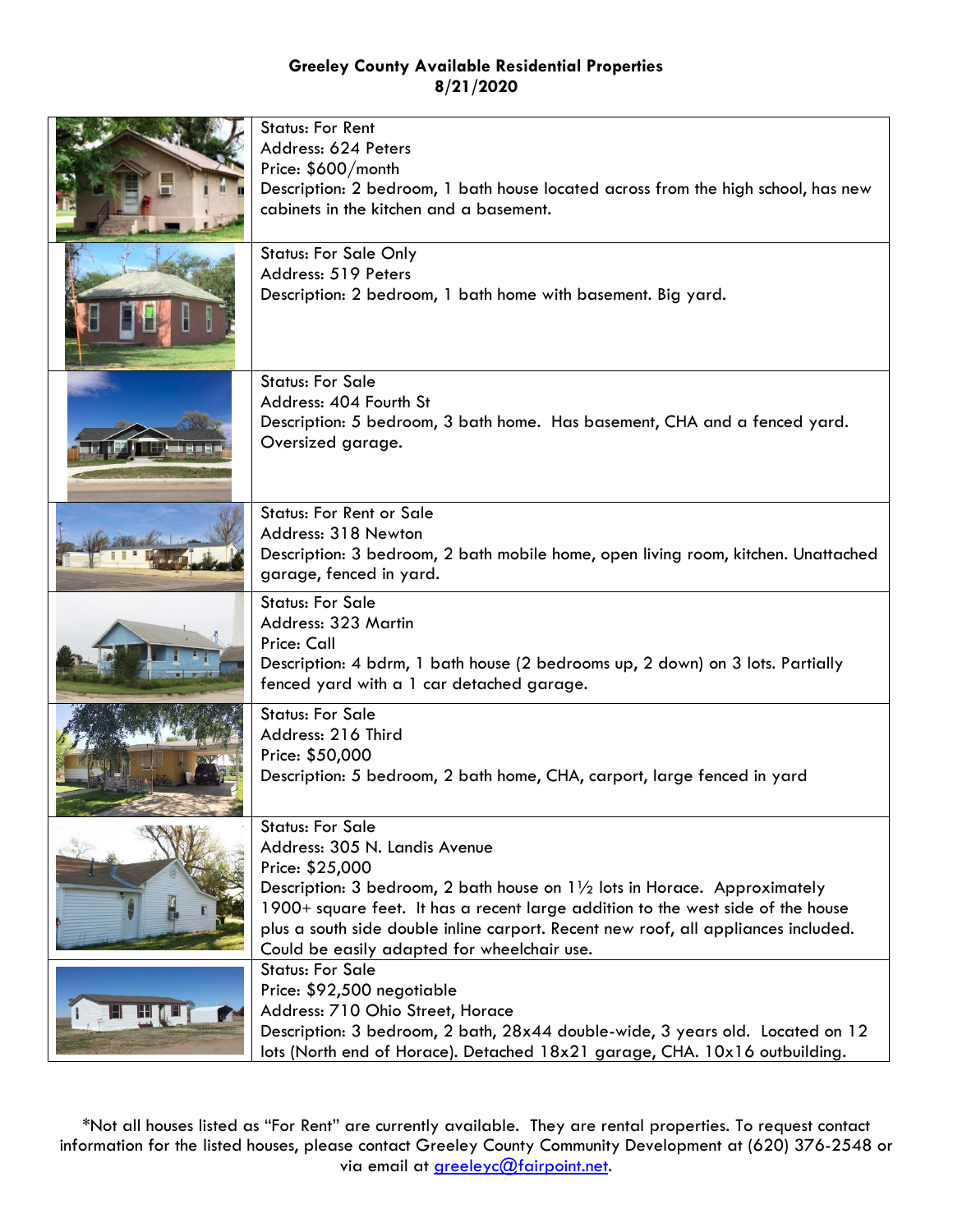| <b>ITTING ETGAT</b> | <b>Status: For Sale</b><br>Price: Call<br>Address: 517 E. Greeley<br>Description: 3 bedroom, 2 bath, 3-car oversized garage, full unfinished basement,<br>central heat and air, tankless water heater, new construction                                                                                                                                                                                                                            |
|---------------------|----------------------------------------------------------------------------------------------------------------------------------------------------------------------------------------------------------------------------------------------------------------------------------------------------------------------------------------------------------------------------------------------------------------------------------------------------|
|                     | <b>Status: For Sale</b><br>Address: 421 Peters<br>Price: Call<br>Description: 5 bedroom, 3 bath, 1640 square foot up and down, finished<br>basement, central heat and air, partial sprinklers, 2 car attached garage and 2<br>car detached garage. Located on 6 lots.                                                                                                                                                                              |
|                     | <b>Status: For Rent</b><br>Address: Corner of Fourth & Newton Streets, Tribune<br>Price: \$750/month plus \$350 security deposit<br>Description: Newly constructed duplexes, 910 SqFt apartments. Each 2 bedroom, 1<br>bath with kitchen appliances included. Laundry room, tenant provides washer and<br>dryer. Each unit will have a designated covered carport and enclosed storage unit.<br>All yard maintenance and snow removal is included. |
|                     | <b>Status: For Rent</b><br>Address: 314 Plumb<br>Price: Call<br>Description: 4 bedroom, 1 bath home for rent. Fenced yard, unfinished basement;<br>no pets.                                                                                                                                                                                                                                                                                        |
| <b>I</b>            | <b>Status: For Sale or Rent</b><br>Address: Corner of Main and Texas in Horace<br>Description: Double-wide mobile unit, 3 bedroom, 2 bathroom, Central Air and<br>Heating.                                                                                                                                                                                                                                                                         |
|                     | <b>Status: For Sale Only</b><br>Address: Behind Burger Bar<br>Price: \$30,000<br>Description: 3 bedroom, 2 bath trailer house located behind The Burger Bar.                                                                                                                                                                                                                                                                                       |
| 品质量                 | <b>Status: For Rent</b><br>Address: 716 Glick<br>Description: 4 bedroom duplex, close to school                                                                                                                                                                                                                                                                                                                                                    |
|                     | <b>Status: For Rent</b><br>Address: 511 Second Street<br>Description: 2 bedroom                                                                                                                                                                                                                                                                                                                                                                    |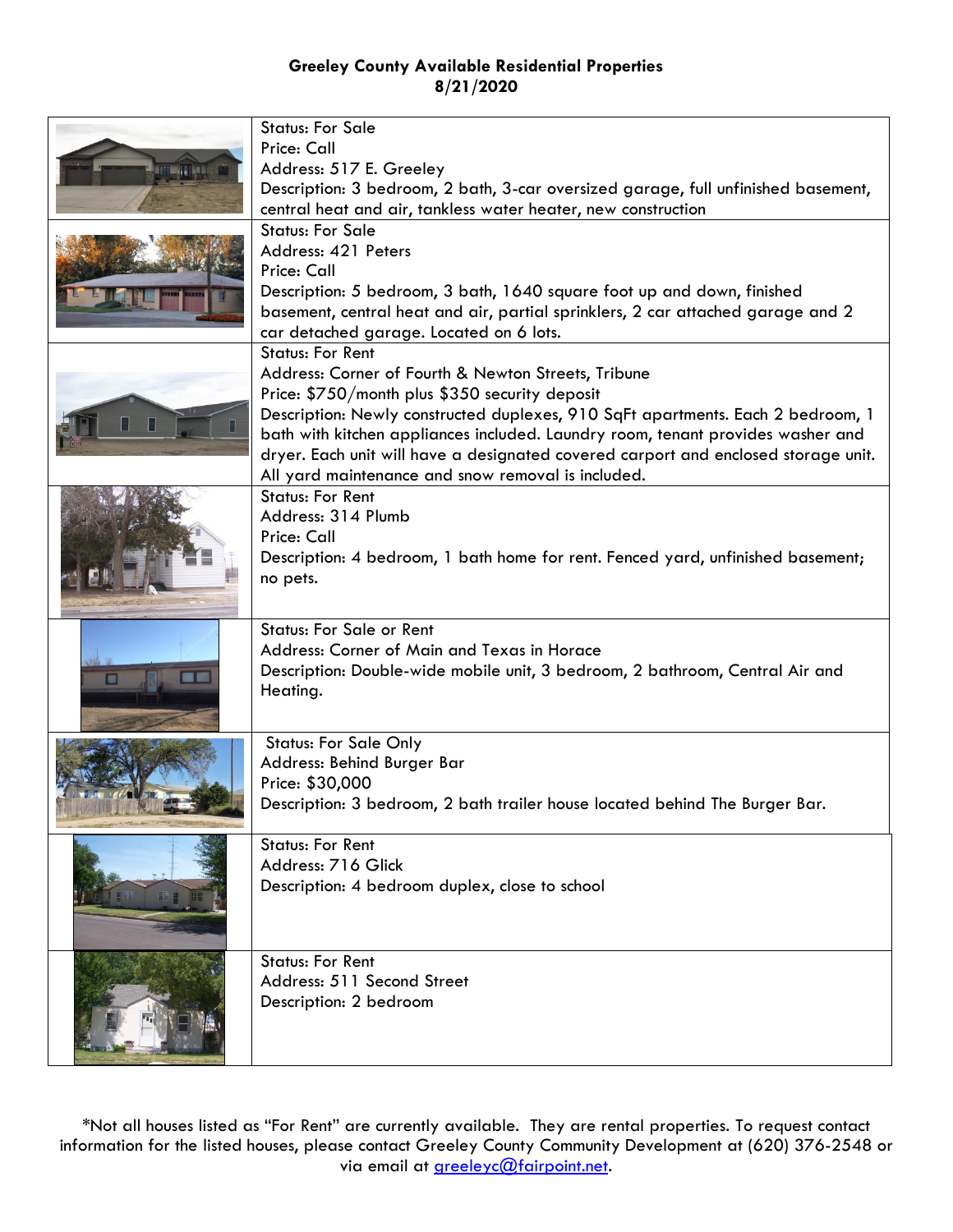| <b>Status: For Rent</b><br>Address: 308 Ohio, Horace, KS<br>Description: 2 bdrm manufactured home, 1 bath.                                                                                                                                                                                                                                                                                                                                                                                                                                                                                                         |
|--------------------------------------------------------------------------------------------------------------------------------------------------------------------------------------------------------------------------------------------------------------------------------------------------------------------------------------------------------------------------------------------------------------------------------------------------------------------------------------------------------------------------------------------------------------------------------------------------------------------|
| <b>Status: For Sale or Rent</b><br>Address: 418 Kansas<br>Description: 2 bdrm., single detached garage, mobile home                                                                                                                                                                                                                                                                                                                                                                                                                                                                                                |
| <b>Status: For Sale &amp; Rent</b><br>Address: 523 Second Street<br>Description: Multi-family housing unit featuring (2) 1-bedroom finished apartments,<br>and (2) 2-bedroom 1 bath apartments. The south apartment is a one bedroom, one<br>bath apartment with a full kitchen, a storage lean-to, and a washer and dryer<br>combo. The middle apartment is a one bedroom, $\frac{3}{4}$ bath apartment which has<br>been plumbed for a washer and dryer. This apartment also features access to a<br>large basement for storage. The two north units are 2-bedroom, 1 bath units and<br>have all utilities paid. |
| <b>Status: For Rent</b><br>Address: North of Don Moore<br>Price:<br>Description: 2 bedroom, 1 bath                                                                                                                                                                                                                                                                                                                                                                                                                                                                                                                 |

# **AVAILABLE LOTS**